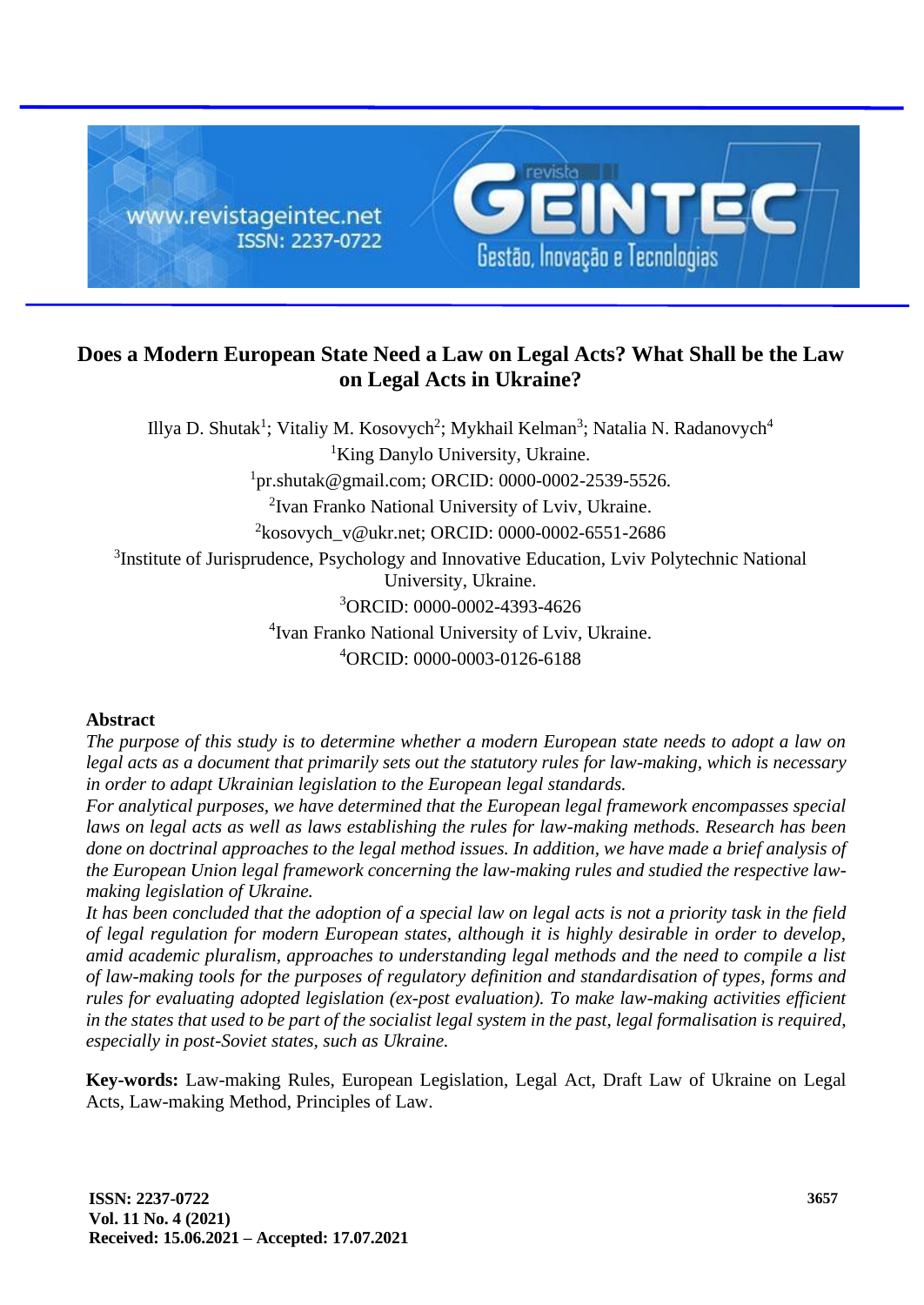# **1. Introduction**

The quality of legal acts as the main pillars of the regulatory mechanism in a modern state depends on the extent to which the law-making method is used in the process of their development. Today, there are two approaches to the legal formalisation of the law-making rules in the European legal environment: they may be established either by laws on legal acts or special laws and regulations in the field of law-making. Very often the array of law-making tools as well as their content are far from being unified both at the national and international levels and, at the same time, tend to be in constant development.

In this context, states seeking to integrate with European legal principles are faced with a challenge: what should be the form and content of a legal document defining the law-making method?

The above mentioned topic is important for Ukrainian lawyers and, we hope, is of interest for European legal scholars, which makes the research topic relevant and practical.

A legal act and the rules for its creation are traditionally studied by European scientists through the prism of legal sources. This going back centuries process of development of the legal act doctrine commenced with the Digest of Justinian, the works of H. Grotius, Th. Hobbes, and J. Locke and continues to this day. Today, the concept of a legal act is the main focus of the literature on legal methods and the quality of legislation. Despite this centuries-old "legacy", the question as to what shall be the level and form of legal formalisation of the status of a legal act and the rules for its creation, interpretation and application is still open.

The purpose of this paper is to study the European legal background in order to evaluate whether it is necessary and reasonable to adopt a law on legal acts as a legal document setting out the rules for the law-making method, as well as to inform European lawyers, who are actively involved in the examination of the latest Ukrainian legislation (for example, the staff of the European Commission for Democracy through Law) about the respective draft act compiled in Ukraine.

The goal set can be achieved in the framework of our research by addressing the following objectives: studying the European practice of legal formalisation of the status of a legal act and the rules for its creation; describing the main doctrinal approaches to understanding law-making and legal method as the basic element of the legislation on legal acts; a brief analysis of EU laws that define the law-making method requirements; analysis of the latest draft Law of Ukraine on Legal Acts.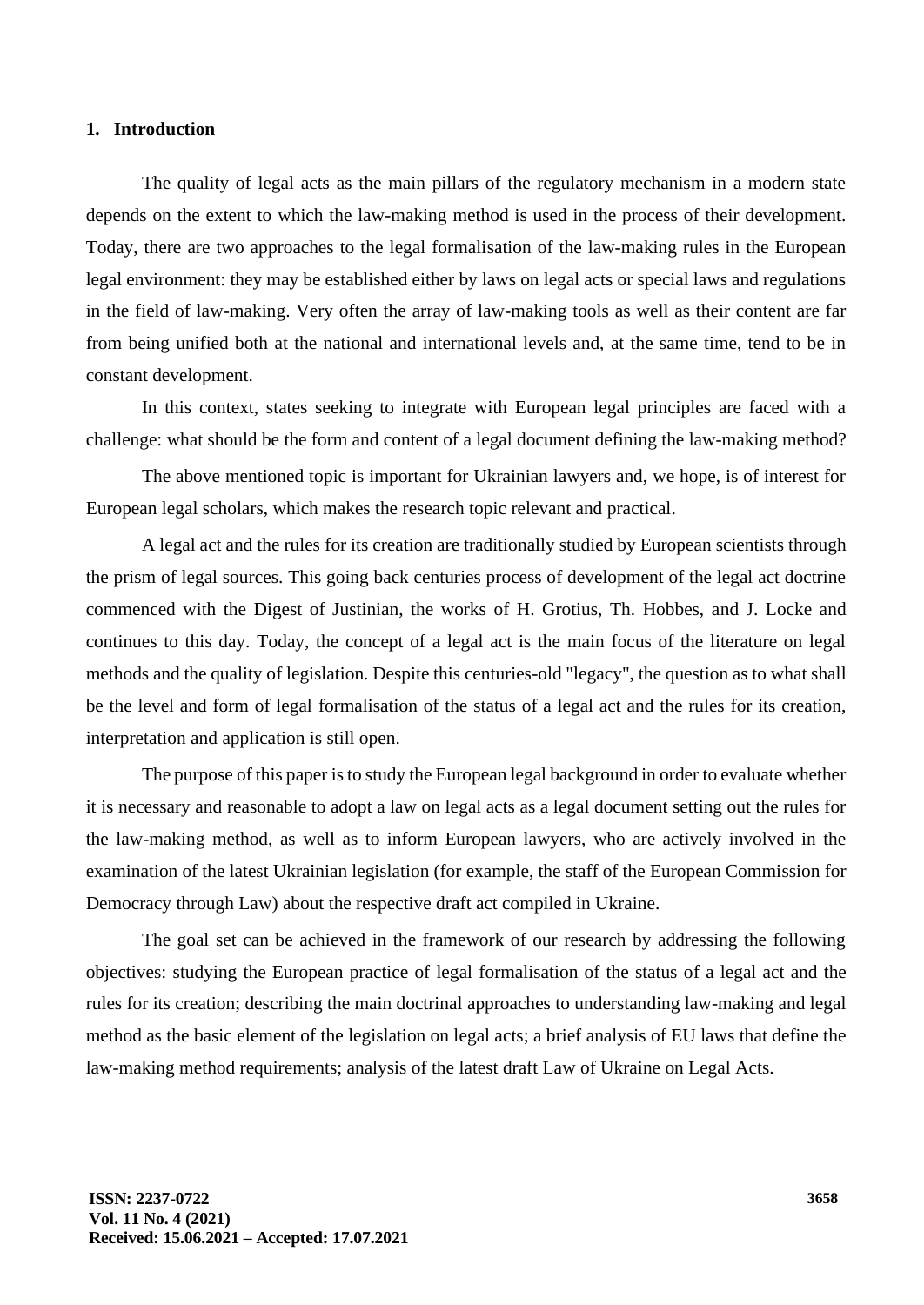# **2. Materials and Methods**

The research framework consists of scientific articles dedicated to the legal method, as well as European legal acts on law-making rules, and the emerging Ukrainian legislation on legal acts.

To analyse the legal doctrine of legal acts and legal method, we have selected individual studies done both by the representatives of Western European legal tradition, and legal scientists from Ukraine and other former Soviet states (since these are the works that are massively used in the development of Ukrainian legislation and may be of interest to European jurists).

The European legal framework in the field of legal acts — the main pillar of civil (continental) law — is quite extensive. Our research is based only on those legal documents whose titles explicitly indicate that they determine the "status" of legal acts and those whose titles indicate the rules for their creation. The unifying principle for these categories of legislative documents is the rules of legal (lawmaking) method set out thereby.

The focus of analysis and evaluation of the emerging Ukrainian legislation on legal acts was the draft act developed during 2020. This draft act is generally consistent with the philosophy behind the legislation on legal acts adopted by other states and is aimed at ensuring compatibility with European law-making standards.

The methodological framework of our research consists of a number of general and specific research methods. The comparison method is used to compare the forms and level of rule-making legislation mechanisms in the European Union, Ukraine and other European countries. The results of comparison reveal the existing options for the legal formalisation of the legal method as the pivotal ingredient to legislation on a legal act – the main legal source of European law.

We have used the scientific analysis method to evaluate the existing doctrinal approaches to the idea and the conceptual constituents of legal method. The dialectical approach helps track the evolution of scientific knowledge about the law-making method tools.

The system method provides the basis for a comprehensive and interrelated review of legal notions related to a legal act such as the system of laws and regulations, law-making method, lawmaking process, principles of law, law enforcement, and so on. This research method is indispensable for illustrating the common nature of the heterogeneous in names, but uniform in content European legislation on legal acts and legislation on the rules for law-making. Based on this method, we propose a hypothesis about the universality of European legislation on a legal act and the rules for its creation, as well as their supranational nature.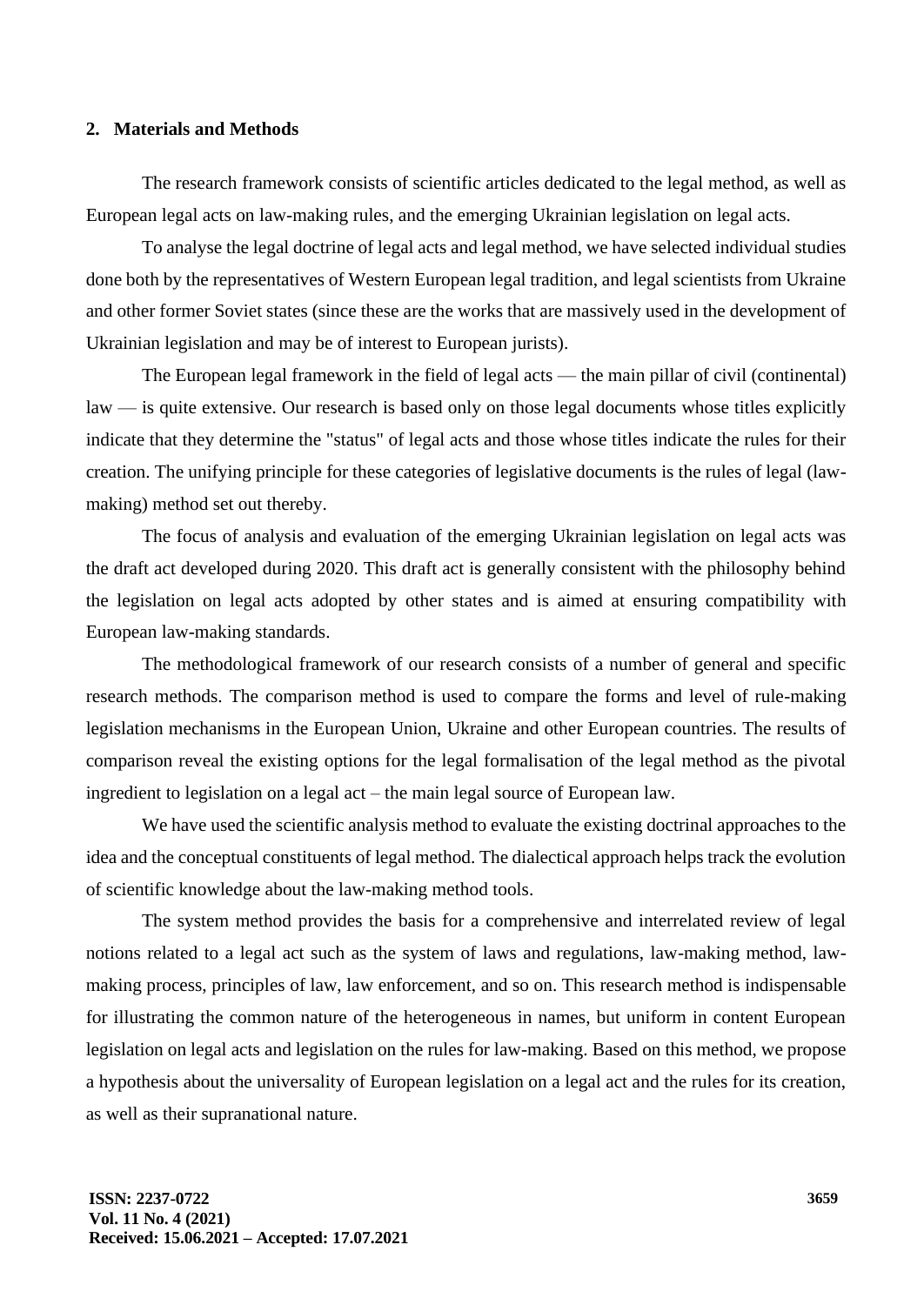The method of technical and legal analysis has been used to evaluate the Law on Legal Acts being drafted in Ukraine. It is aimed not only to evaluate the overall quality of the developed draft law based on its structural content but also to identify possibilities to improve it, depending on the level of legal formalisation of the legal act institutions, for example, the tools of the law-making method.

**3. Results**

#### **3.1. Legal Act and Law-making Method in the European Legal Field**

It has been established that many countries have already developed a certain consistent legal practice in respect of the legislation on legal sources. Laws on legal acts are currently in force in such countries of the world as Azerbaijan, Armenia, Belarus, Bulgaria, Kazakhstan, Kyrgyzstan, Moldova, Tajikistan, Turkmenistan, and Uzbekistan. In Lithuania, there is the Law of the Republic of Lithuania On the Law-Making Principles, which is similar in terms of content.

In a number of countries, even those that have not adopted continental law, there are special norms and regulations defining the status of legal acts and establishing rules for their creation. Germany has adopted a guide on legislative drafting (the Manual for Drafting Legislation), Switzerland has a manual on drafting regulations (Guide de legislation), the Netherlands — instructions for the regulations (Aanwijzingen voor de Regelgeving) and a drafting directive (Draaiboek voor de wetgeving), the United Kingdom — Drafting Guidance, and France — a handbook for legislative drafting (Le Guide de Légistique).

Even a brief analysis of the structure of these legal documents reveals that the legal method is the so-called common basis underlying all legislation related to a legal act. The important role of the legal method in the legal regulation mechanism encourages us to analyse how this concept is viewed in the European legal science as well as the practice of its application in the European legal system.

# **3.2. Legal Method in Legal Doctrine**

Law experts from Western Europe, in particular from the Romano-Germanic law countries, express different opinions on legal method. Some believe that the scope of legal method covers only law-making and legal proceedings, where the norms developed by science are interpreted and applied (Willibalt Apelt, 1950). Others say that legal method is, on the one hand, a kind of intellectual lawmaking, and on the other hand, the work aimed the at logical systematisation of legal norms that is essentially a joint effort of legal doctrine and judicial practice (Bydlinski, 1991). There is a group of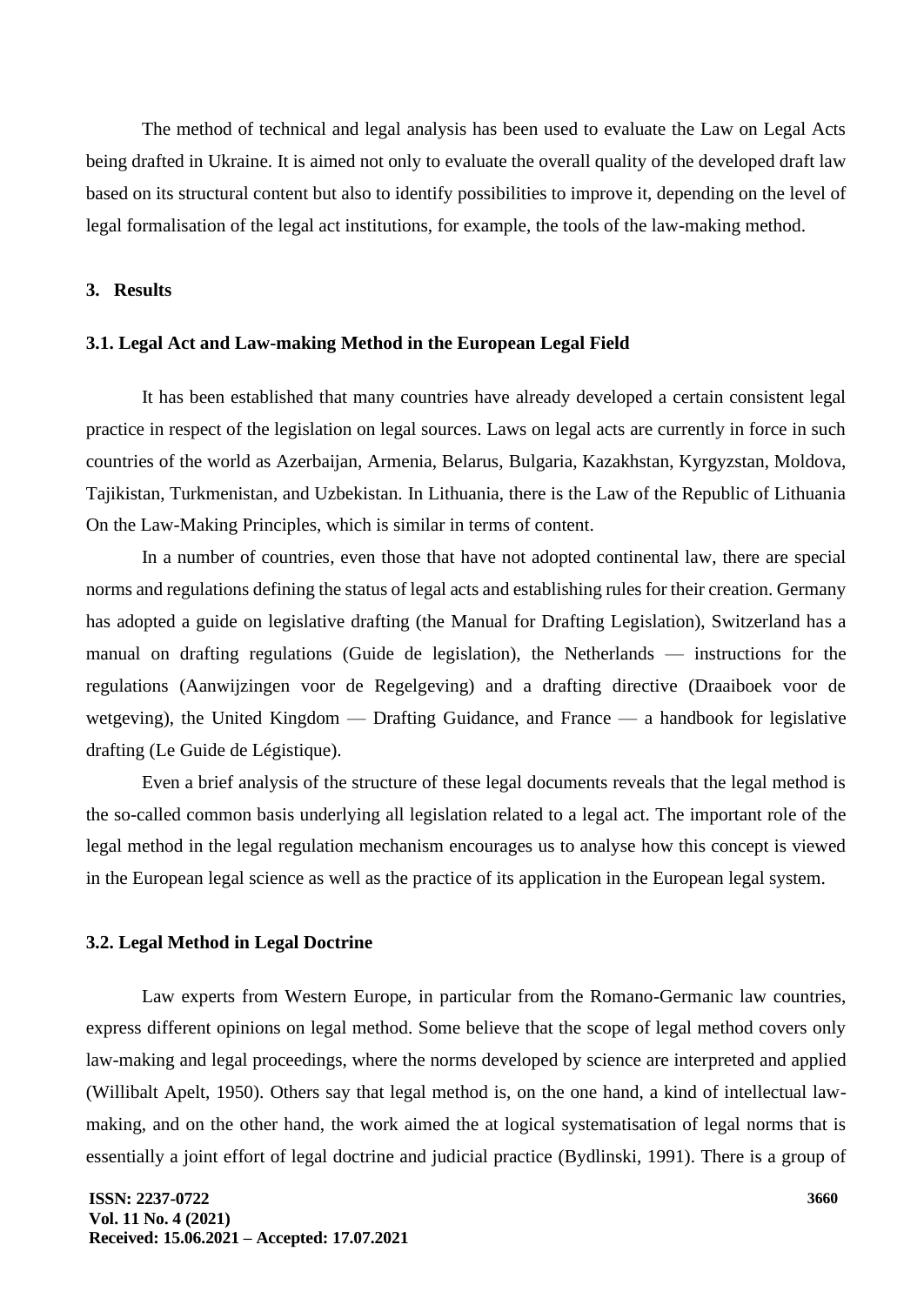professionals who argue that legal method is a set of tools and procedures designed to ensure the implementation of the law purposes and its protection (Ibid.). At the same time, some Western European scholars flatly deny the need for the very concept of legal method, since they believe that it is not relevant to the meaning of law and "vulgarises" law as such (Zippelius, 1978).

There is also no unified position on the elements of legal, primarily rule-making, method at the scientific level. Scientists even today note various means the of rule-making method. There are just a few provisions regarding certain means of law-making. The professionalism of the legislative language is necessary for the accuracy, clarity and brevity of the instructions of the law, excluding any possibility of its violent interpretation (Weck, 1913). Presumption of law is defined as an assumption, directly or indirectly enshrined in the rules of law and therefore having legal significance (Pawlowski, 1999) as an assumption about the presence or absence of objects (phenomena), that is based on the connection between them and existing objects (phenomea), and confirmed by life experience (Engisch, 1983). The use of legal fictions dates back to Roman law (Larenz, 1991). Legal fiction is a mean of rule-making method that serves to simplify legal regulation and therefore cannot be challenged (Bydlinski, 1988). The task of the legislator is to use the exclusive technique of fiction within reasonable limits by combining the requirements of legislative policy and rule-making method (Kramer, 2005). As for the prerequisites for introducing legal axioms into the text the of legal act, there should be a need for legal formalization of generally recognized legal provisions, to establish the basic principles of law and legal regulation, and to create basic rules of law (Bydlinski, 1988). By improving the textual and content certainty of legal acts, legal axioms also contribute to their better understanding and perception by legal entities (Ibid.).

#### **3.3. Legal Regulation of Law-making in the EU**

Today, at the level of the European Union, a number of special documents have been created that determine the rules for drafting legal acts issued by the bodies of the Union, that can be used in the formation of the national legislation of the EU member states. Using the best practices of domestic specialists, we will briefly consider them. On June 8, 1993, the EU Council adopted the Regulation on the quality of drafting of legislation. This act sets out the requirements for the title, preamble, terminology, and structure of the text. The Regulation recommended: the use of clear, simple, concise, and unambiguous terminology in the development of draft acts; mutual consistency of various acta s; clear definition of rights and obligations arising from the act; application of the standard structure of the a act; clear definition of the date of entry into force of the act and the necessary transitional period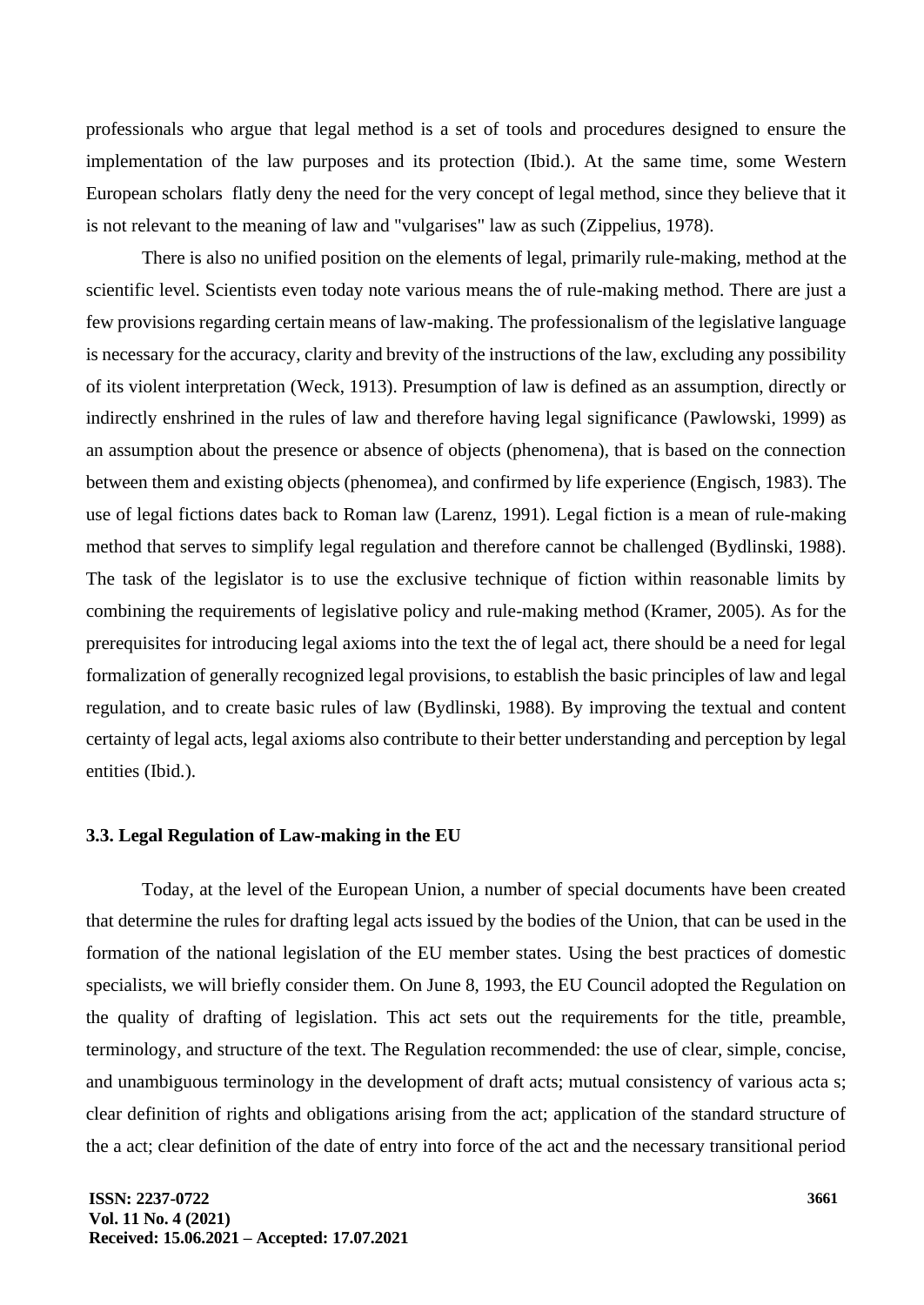provisions. Regulation did not recommend the use necessary of abbreviatiary, EU jargon, long sentences; references to other acts, internal reciprocal references that make it difficult to perceive the text of the act; inclusion of provisions of a non-normative nature (such as wishes and political statements) in the texts of ac thets, inconsistency of draft acts with existing legislation, aimless repetitions of texts of other acts; inclusion in the act on amendments of independent provisions, that are not amendments (Doktorova, 2005). On December 20, 1994, the Commission, the Council and the EU Parliament adopted an interinstitutional agreement on an accelerated method of working with the official codification of legal texts. By the following interinstitutional agreement of December 22, 1998 "On common guidelines for the quality of drafting of Community legislation", five groups of such rules were determined: general ones for different parts of the act; rules on references; on amendments to acts; on final provisions; on the cancellation of appendices (Kopylenko & Bohachova, 2011). In addition, on November 28, 2001, the agreement "On a more structured application of the technique for revising regulations" was adopted (Doktorova, 2005). At the end of 2003, the Joint Practical Guidelines of the European Parliament, the Council, and the Commission were developed for persons involved in the drafting of legislation within the framework of the Community guidelines, which provide that: Community draft legislative acts shall be clear, simple and understandable, and correspond to the types of certain acts; the development of acts should take into account the range of persons for whom these acts are intended; too long articles and sentences, unnecessarily complex wording and frequent use of abbreviations shall be avoided; the terminology used in the relevant act shall be consistent both in the act and with other applicable acts within the relevant area; all acts shall be developed in accordance with a standard structure; the operative part of the binding act does not cover non-normative provisions; if the terms and definitions used in this act are ambiguous, they shall be defined in a single article at the beginning of the act, and so on Kopylenko and Bohachova (2011), Kondyk (2005) examining the technical and legal aspects of improving the law-making activity of public authorities in the context of Ukraine's integration to the EU legislation, points out that in international practice, virtually uniform rules for normative drafting have been formed, which include the rules regarding the title, preamble, and conceptual apparatus; the structure of a legal act; style and syntax; references; the titles of articles; appendices (Kondyk, 2005).

When creating EU legislation, the principles of law-making are also applied, which are based on the general civilizational principles of law: democracy; legality; humanism; scientific character; professionalism; diligen thece, meticulousness of draft preparation; and technical perfection of the adopted acts (Ibid.). The European Union has developed a General Practice Guide as a platform for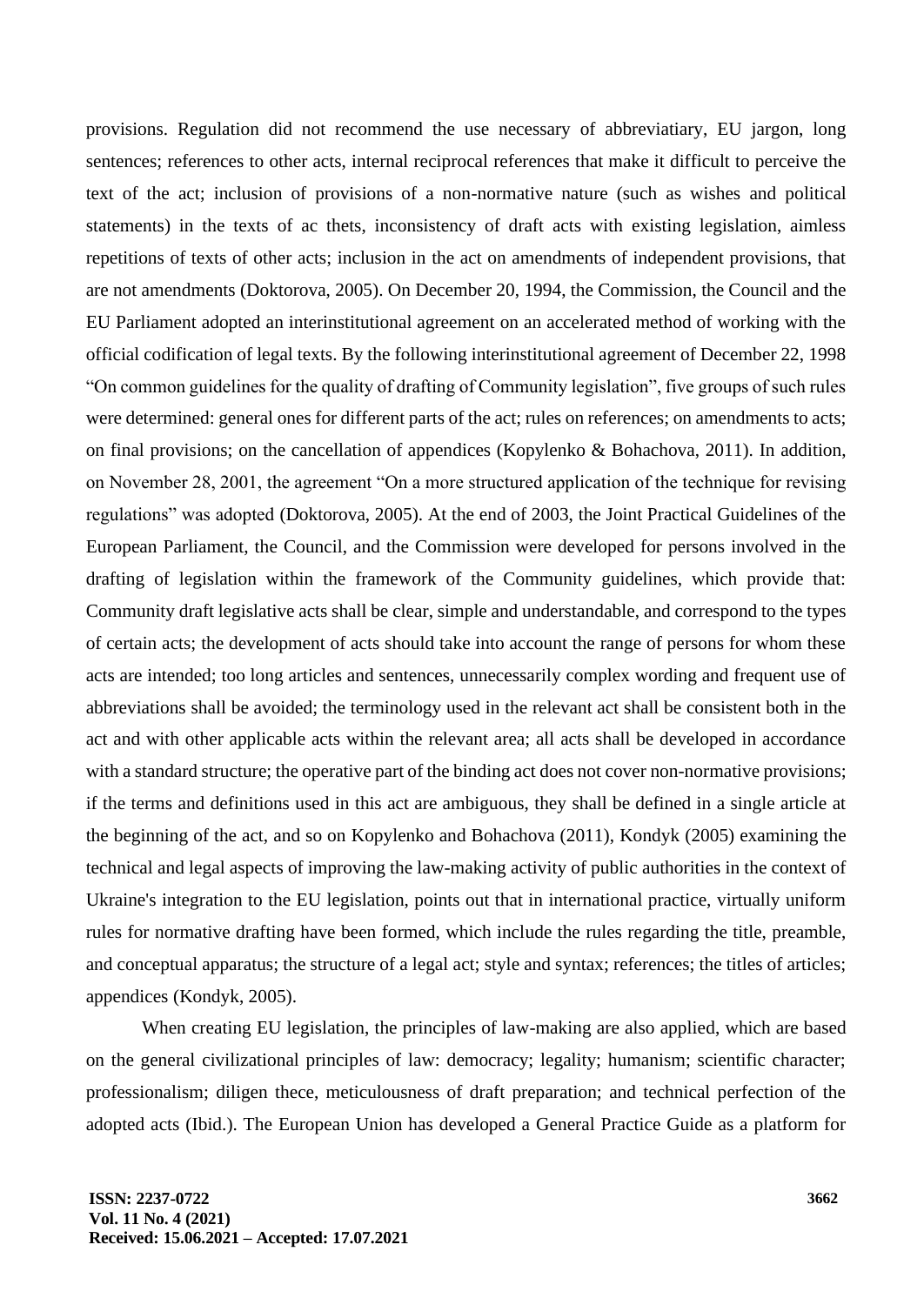general principles for the development of EU legal acts. The first edition of the guide was published in 2000, the second one  $-$  in 2013.

### **3.4. Creation of Ukrainian Legislation on Legal Acts**

When adopting a law on legal acts, Ukraine proceeds from its international obligations. The importance of international law for law-making in Ukraine is clearly illustrated by the rules of the Law of Ukraine dated March 18, 2004, No. 1629-IV "On the National Program for Adaptation of Ukrainian Legislation to the Legislation of the European Union". Section three of this legislative act stipulates that the state policy of Ukraine on the adaptation of legislation is formed as an integral part of the legal reform in Ukraine and is aimed at ensuring uniform approaches to law-making standards, compulsory consideration of the requirements of European Union legislation in law-making standards, training of qualified specialists, and creating appropriate conditions for institutional, scientific and educational, law-making, technical, and financial support for the adaptation of Ukrainian legislation.

Drafting of the Law on Legal Acts of Ukraine has a long history. This is the draft Law of Ukraine "On Laws and Legislative Activity in Ukraine" (for example, No. 894 of May 14, 2002), and drafts of Law on Legal Acts of Ukraine, which were even adopted by the Verkhovna Rada of Ukraine, but vetoed by the President of Ukraine (for example, No. 1343-1 of January 21, 2008, adopted by the Verkhovna Rada of Ukraine on November 18, 2009). Such well-known Ukrainian lawyers as N. I. Kozyubra, N. I. Panov, A. I. Yushchik and others were involved in their development. Due to objective and subjective factors, these laws have not been adopted by the parliament, so there is still a wide range of issues that can be taken into account when creating a new draft law. The latest draft of Law on Legal Acts of Ukraine is formed taking into account the European legal experience, including with respect to legal technology. The draft law contains the following main sections: general provisions, the system of legal acts, planning of law-making activities, the rule-making method, preparation of a draft legal act, consideration of the draft laws and adoption (publication) of a legal act, official promulgation of a legal act, accounting and systematization of legal acts, the operation of a legal act, its enforcement, control over enforcement, official interpretation and official clarification of a legal act, information technology in drafting and application of legal acts, final provisions, and transitional provisions.

Comparing this structure with the structures of the previous draft laws (About laws and legislative activity, 2003), it is possible to state the presence of new sections "control over enforcement", "information technology in drafting and application of legal acts". Approval should be divided into separate sections of the final and transitional provisions (which corresponds to the rules of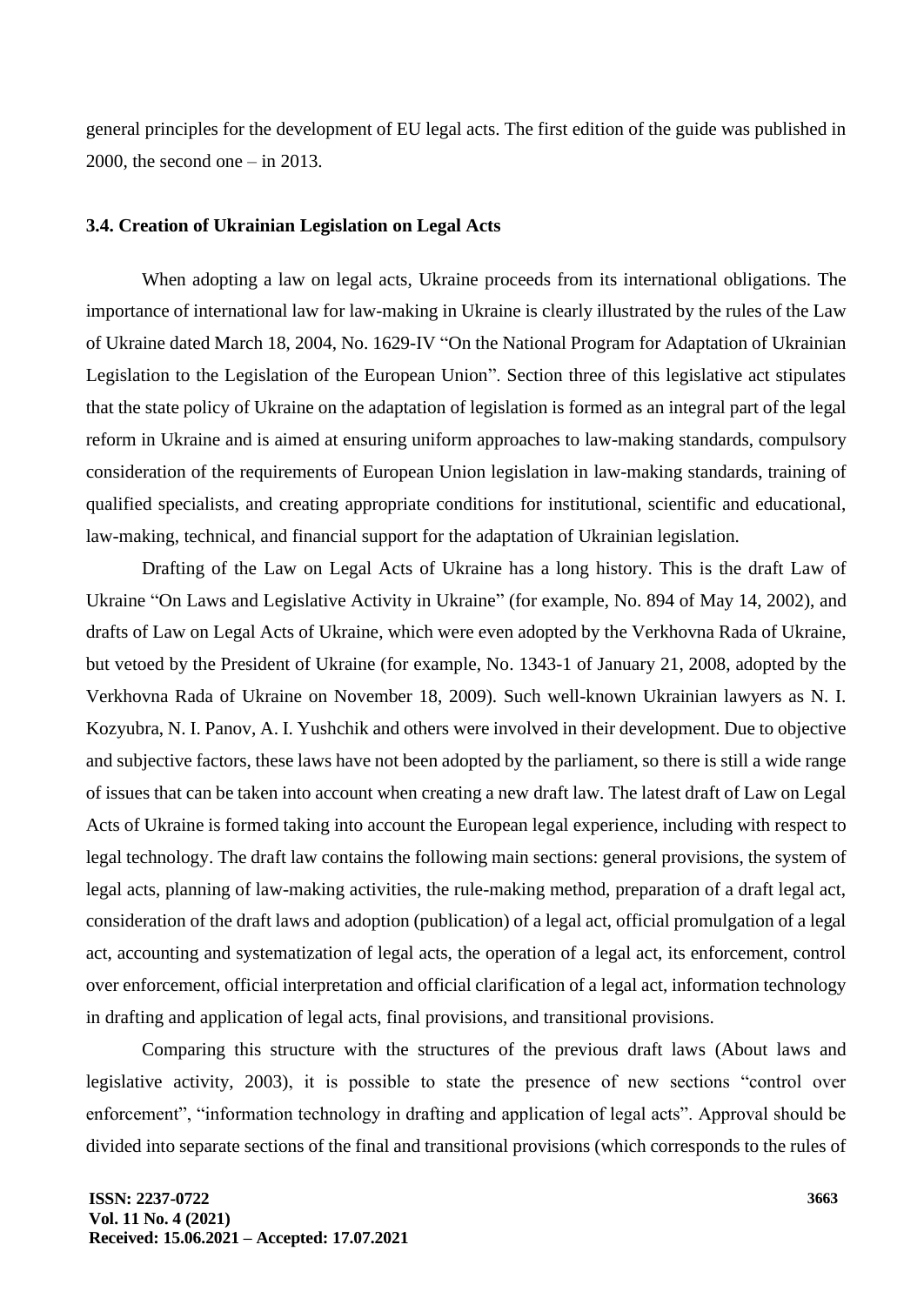structuring legal acts and often is not implemented by the drafters). The structure of the draft law generally corresponds to the traditional and recognized sequence (staging) of the classical law-making process. Of course, there may be suggestions for improving it, for example on the advisability of a separate section on registration of legal acts against the background the of inconsistency of legal acts establishing the rules for their registration and legal acts establishing the legal status of public authorities. However, in our opinion, it is important that such regulatory requirements are reflected in the law, and not necessarily highlighted in a separate section. The content of each section deserves comprehensive support.

# **4. Discussion. Evaluation of the Draft Law on Legal Acts of Ukraine**

The assertion that today European legislation (both national and pan-European) is generally perfect is beyond doubt. This illustrates the proper use of the existing rules the of rule-making method in the process of law-making, regardless of the level of its legal consolidation – legislative or subordinate, primary or secondary legislation. Under such circumstances, the adoption of a special Law on Legal Acts is not a priority, although it is desirable for the formation of unified approaches to the understanding of legal technology and the establishment of a list of means of standard drafting, for the normative definition and unification of the types, forms and rules for ex-post evaluation. Legal regulation of law-making activities in order to increase the level of its effectiveness in the post-socialist legal area needs legal formalization, especially in the post-Soviet states, in particular in Ukraine. Therefore, in our opinion, these states have adopted the Law on Legal Acts.

One of the important directions of creating a real mechanism for bringing national law in line with international law can be the use of rules for drafting developed at the level of European interstate legal systems, that is, the toolkit for the formation of European law. This is not just a way of copying legal principles or rules of law, but the introduction of the experience of their creation in the legal system of Ukraine, primarily through the Law on Legal Acts of Ukraine.

On the basis of the substantive component of the rules for creating the norms of common European law and taking into account scientific research in the field of legal technique, we consider it possible to carry out a critical analysis of the draft Law on Legal Acts of Ukraine and suggest possible tools for its improvement. In the first article of the draft, law a list of definitions is suggested. It should be noted that there are three most used options for the definition of terms: 1) at the beginning of the text of a legal act; 2) when the term is first used in the text; 3) in the notes. In the text of the draft Law on Legal Acts of Ukraine, definitions are given both at the beginning in the first article "Definition of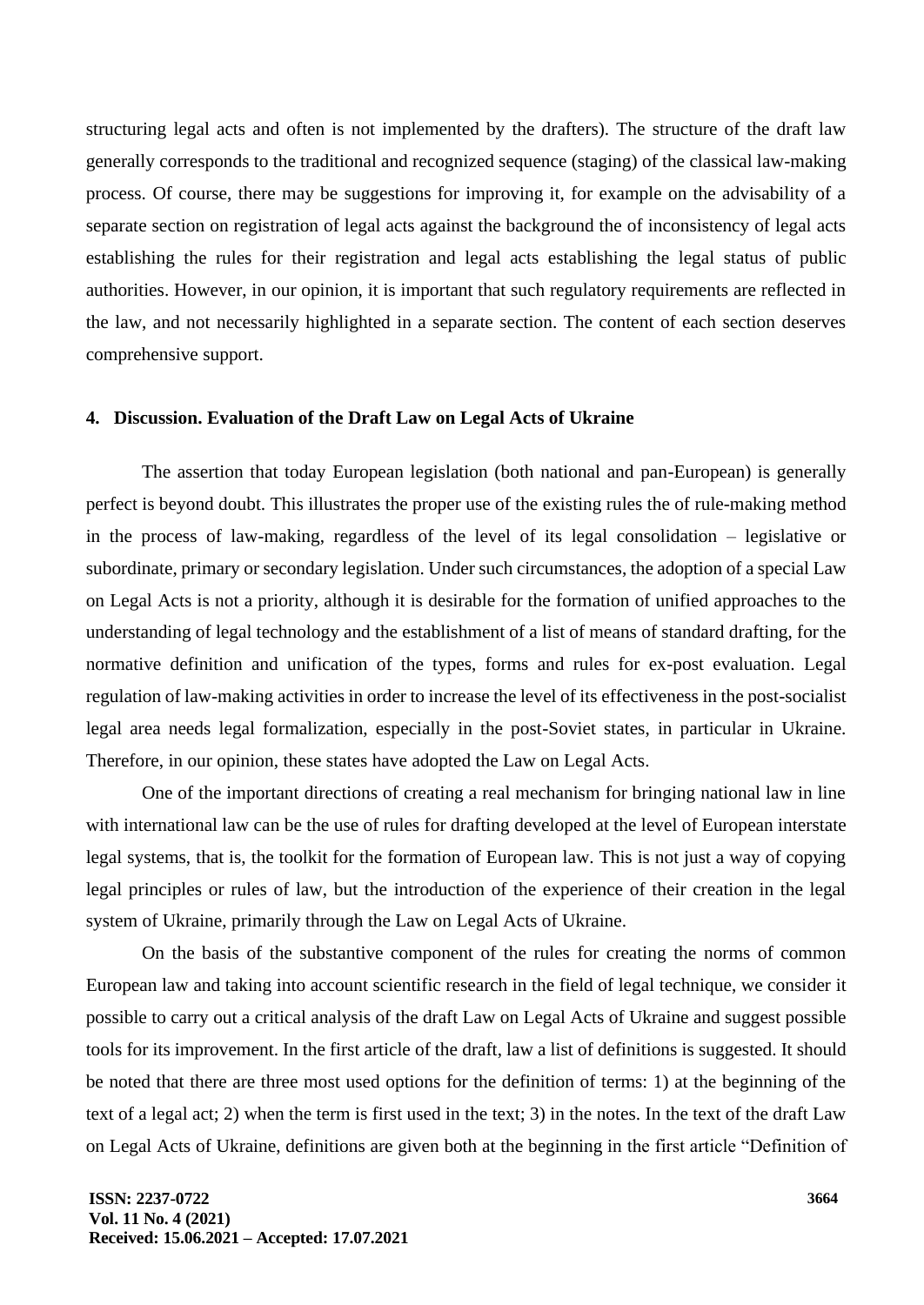terms", and in the text itself, for example, in a separate article that defines the concept of "law". In order to unify the terms defined by the legislator and avoid duplication, in our opinion, it is advisable to choose one of the options. The first one is accessible for perception, in which the terminological alphabet necessary for a correct understanding of the legal act is given at the beginning of the text. It should be noted that in the proposed version there are controvers definitionsial, for example, the retroactive effect of a legal act (in our opinion, needs to be expanded) and definitions of terms (definitions) that are practically not used in the draft law, for example, "rules", "procedure", "instructions". At the same timsom are tehat need legislative specification in the form of definitions, however, their definitions are absent, for example, "local legal act" and "surviving the effect of a regulatory legal act".

By analyzing the text of the draft law, it is possible to identify a number of ambiguous regulatory and legal prescriptions. The controversial nature of future legislative legal provisions is determined by the different interpretation of many general theoretical concepts, legal phenomena and legal structures. Let's characterize them.

All textbooks on the general theory of state and law offer definitions of a legal act as a key concept in the theory of law. These definitions vary in scope and content (Nersesiants, 1999).

We also see the interpretation of a legal act in various legal documents (however, in legal practice there is no unity in its understanding). To unify the approaches, the developers of the draft Law on Legal Acts of Ukraine proposed a comprehensive definition of the main source the of law of Ukraine in terms of content and optimal form: a legal act is an official document adopted by a lawmaking entity that establishes, changes or cancels the rules of law in the form and procedure established by the Constitution and laws of Ukraine. In order to concretize the term "rule of law" (Rabinovych, 2008), since it is known that there are different approaches to the understanding the of concept of "law"<sup>21</sup>, the draft law proposes its definition: this is a generally binding rule of conduct that applies to an impersonal circle of persons, designed the or repeated application, is protected and provided by the state.

The article of the draft law, which defines the system of legal acts of Ukraine, is of great practical importance. This rule defines not only the list (set) of the main types of legal acts of the Ukrainian state, but also establishes the basis for their hierarchical subordination, depending on the legal force. We get answers to a number of legal questions and challenges. At the same time, it is impossible not to pay attention to the existing objectively determined theoretical inaccuracy, which is difficult to avoid by modeling the rule on the system of legal acts. The main defining element of the system of legal acts is the laws of Ukraine: Constitution, constitutional laws, codes, ordinary and special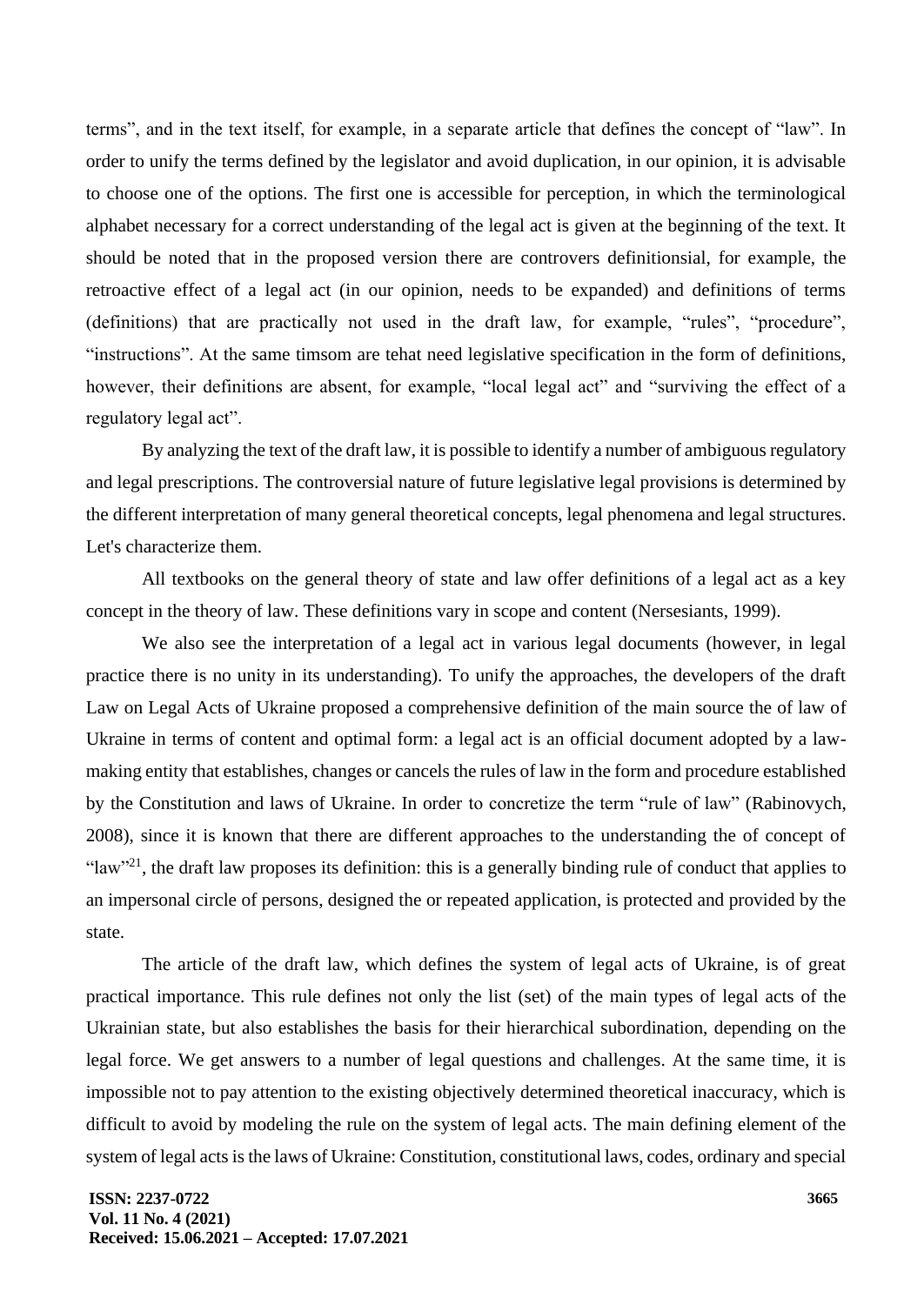laws. In the legal system of Ukraine, the term legislation is actively used (which raises many questions). Based on the requirements of article 9 of the Constitution of Ukraine, legislative rules of various legal acts and decisions of the Constitutional Court of Ukraine, the draft law considers the term "legislation of Ukraine" as a hierarchical system of legal acts and international treaties of Ukraine. In other word the s, legislation covers both laws and subordinate legal acts and international treaties. The article of the draft law on the system of legal acts actually separates laws and subordinate legal acts. Fully justified, it does not mention international treaties (although they are constitutionally recognized as an integral part of domestic (national) legislation), since a legal act and a normative treaty are different forms of law.

The draft law, like the previous draft laws, does nan ans to the question of the hierarchy of the normative decrees of the President of Ukraine and the decisions of the Verkhovna Rada of Ukraine of a normative nature. We can recall the historical discussion between representatives of the Parliament and the head of state regarding the official sources of publication of laws provided for by the Regulations of the Verkhovna Rada of Ukraine, approved by resolution No. 129/94-BP of July 27, 1994, and Decree of the President of Ukraine of June 10, 1997 No. 503 / 97 "On the procedure the for official publication of legal acts of Ukraine and their entry into force".

The legal definition of the "legal status" of local legal acts is of practical importance for the legal regulation of relations at the level of public enterprises, institutions, and organizations. A number of theoretical questions arise: whether the so-called "departmental acts" belong to this category of regulatory sources; whether legal acts issued by the heads of public and non-public enterprises, institutions and organizations that are mandatory for all employees differ in their legal properties; whether local legal acts should be included in the legally defined system of legal acts of Ukraine; why, in the opinion of some scientists, is it inappropriate to include legal documents of a normative nature issued by public organizations as part of the state mechanism in the system of legal acts of Ukraine, and instead it is necessary to introduce decisions of professional self-government bodies/self-regulating organisations (with this approach, for example, the order of the rector of the University is not a normative act, but the decision of the primary union organization of the University, which includes not all University employees is a normative one)?

In our opinion, when deciding whether to attribute one or another group of legal acts to the system of legal acts of Ukraine, it is advisable to follow several criteria:

• Legal status of a law-making entity: whether the authorized entity save the right to issue rules of conduct that are mandatory for other subordinate entities;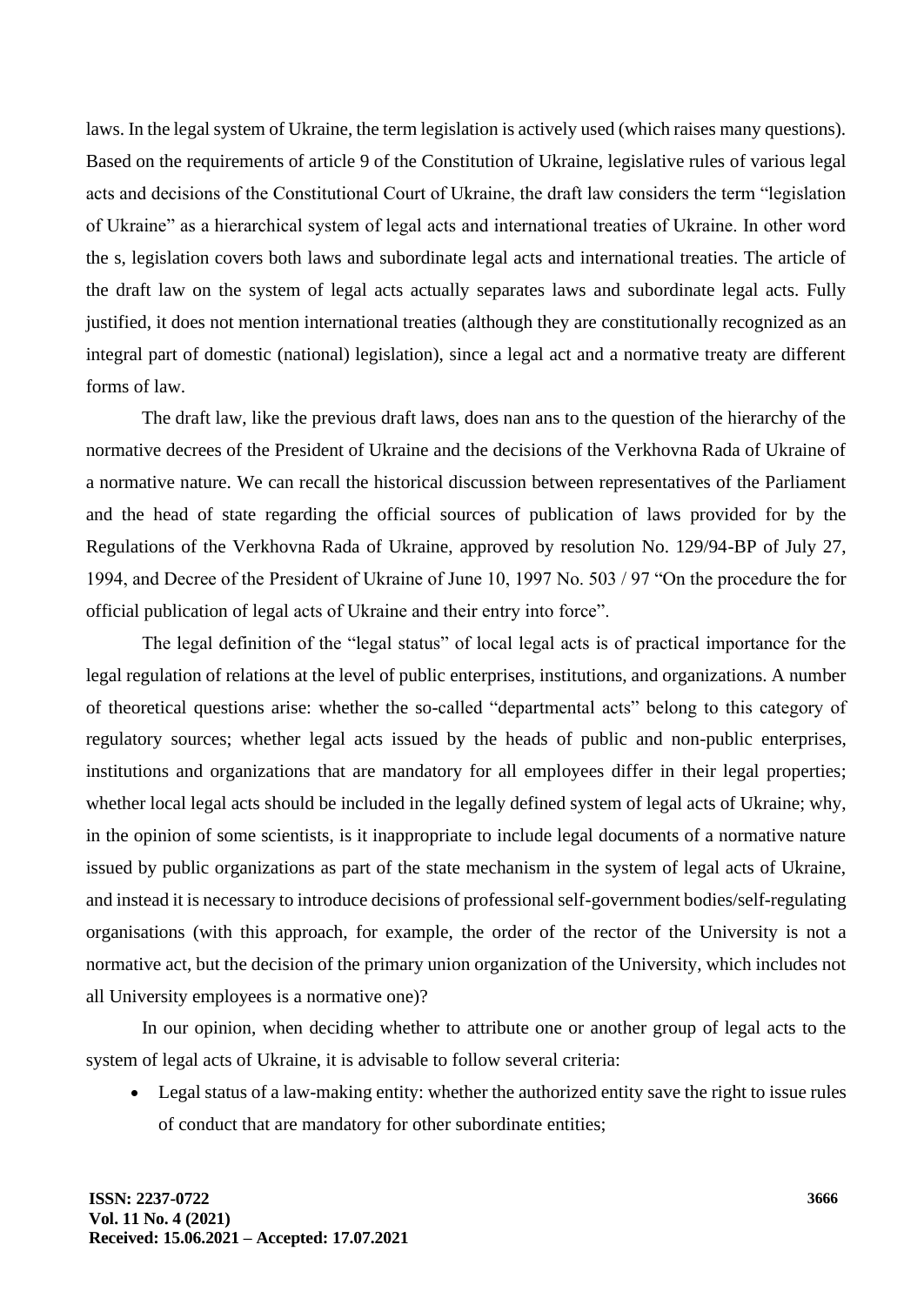- Normative value: the existence of a rule of law that applies to a certain non-personified group of persons and is designed for repeated application;
- Legal significance: such rules are provided by means of legal coercion and determine legal consequences;
- Formal legal compliance: whether it is mandatory to comply with the requirements of standard rule-making method regarding their content and form when creating such acts.

The use of objective criteria in defining a legal document as a legal act and, accordingly, its introduction into the system of legal acts of Ukraine, will prevent discussions on granting the status of normative (and, accordingly, entering into the Unified State Register of Legal Acts of Ukraine) to various types of legal acts, which are created by legal entities in the domestic legal system against the background of its constant intensive development.

In the process of developing the draft Law on Legal Acts of Ukraine, it is proposed to include recommendation (framework) legal acts in the category of legal acts. The idea seems to be clear, based on the existing legal practice in Ukraine. For example, which category of legal acts should be attributed to the Methodological Recommendations of the Ministry of Justice and other ministries on issues of drafting technique, approved by orders of ministers (Methodological recommendations on development of draft laws and observance of requirements of normative design technique, 2000). The use of the term "recommendation" in the titles of these acts is aimed at the fact that such documents are not binding. We believe that in this case the term "recommendations" is associated with the term "rules", that is, a recommendation is an indication of the sequence of certain actions and the need to comply with the established rules. In addition, it is necessary to proceed from the features of these legal acts, which are characteristic precisely for normative legal acts. At the same time, a separate allocation of the category of recommendatory legal acts seems to be doubtful, since the main feature of a regulatory legal act is a general binding nature.

We are convinced that the introduction of the section "planning of law-making activities" into the draft Law on Legal Acts of Ukraine should be supported. The statement of the question on the planning of law-making activities a decade ago would a caveat just because it was a phenomenon that was associated with the socialist past of our state. However, the life experience has shown that if in the economic sphere planning causes certain reservations, in the legal sphere it is an important factor in improving the law-making process.

Attention to the issues of forecasting and planning of law-making work is now observed not only in the increase in the number of scientific studies on this topic, but also in the formal legal consolidation of the obligation to plan normative (first of all, legislative) work. Clause 12 of the Law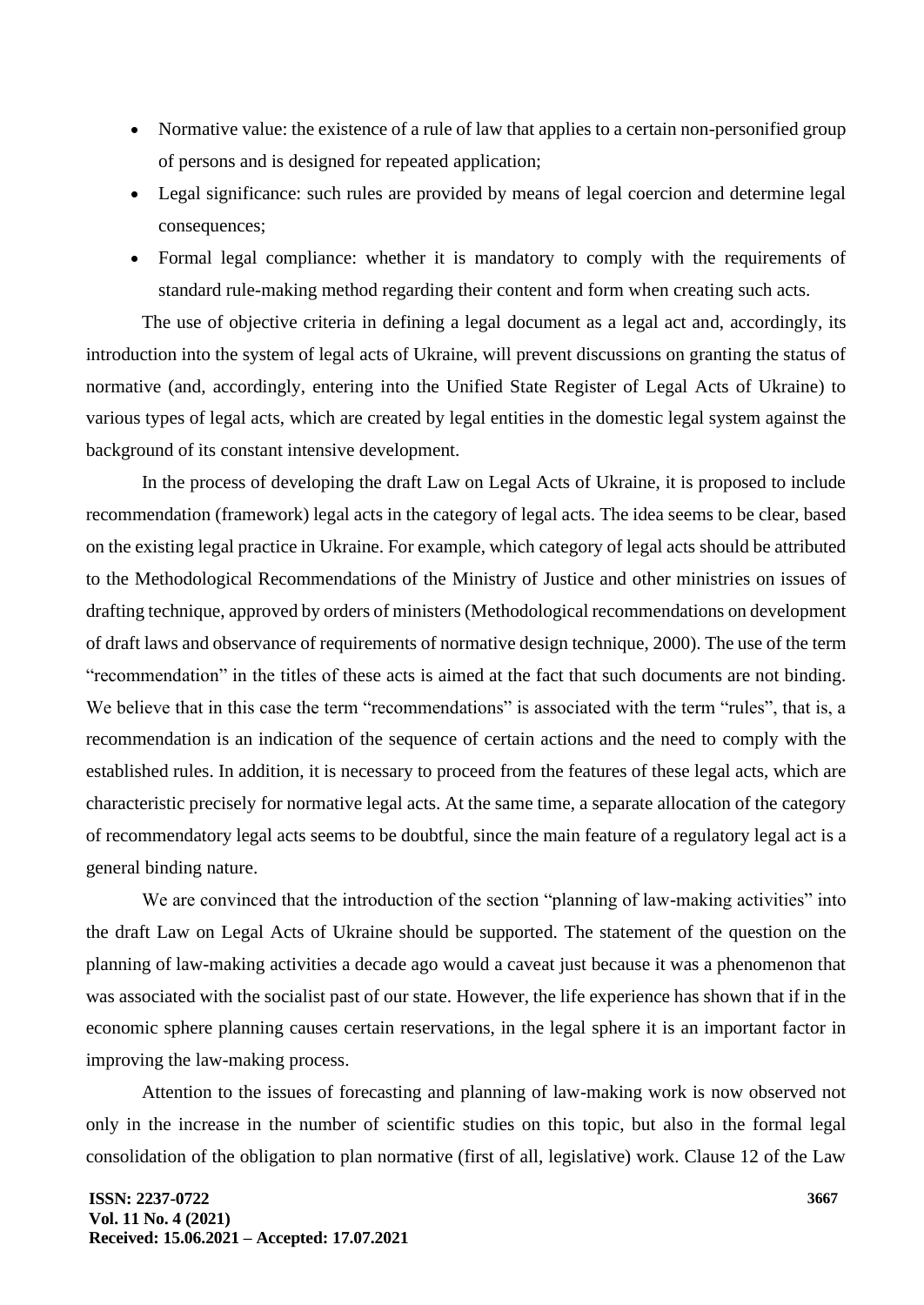of Ukraine dated February 10, 2010 No. 1861-VI "On the Regulation of Procedure of the Verkhovna Rada of Ukraine" provides that the Chairman of the Verkhovna Rada of Ukraine shall organize the development of plans for legislative work of the Verkhovna Rada. In the Regulation of the Cabinet of Ministers of Ukraine, approved by the Resolution of the Cabinet of Ministers of Ukraine No. 950 dated July 18, 2007, a whole chapter is devoted to the issue of planning legislative work (Chapter 1, Section 7). The legislative consolidation of planning as a stage of the law-making process is determined by its potential positives, namely: the possibility of concentrating the efforts of the drafters of the legislation on legal regulation of important social relationships; ensuring completeness, balance, continuity, comprehensiveness regulation impact on public relations; coordination of activities of various lawmaking entities; providing a continuous, uniform, corresponding to the social needs of the law-making process; elimination of the instability of legal regulation; the possibility a of preliminary determination of the financial, organizational and other efforts of the state necessary for the implementation of the future legal act.

Today, the statement that the quality of legal acts is determined by the level of use the of rulemaking method in the process of their drafting has acquired an axiomatic character. The positions of Ukrainian scientists regarding the toolkit of drafting technique are different. Zh. A. Dzeiko draws attention to the following rules and means of rule-making method: linguistic rules and means of fixing the rules of law in laws, constructing the structure of the law, legal fictions and presumptions, legal symbols, the concept of law, rules for conducting of legal expertise of laws, rules for preventing conflicts and gaps in legislation, requisite and structural rules, and the so on (Dzeiko, 2007). Bogacheva (2013) divides the means the of rule-making method into the means of legal expression of the will of the legislator and the means of verbal and documentary presentation of the text of the law. V. I. Ryndyuk (2008) distinguishes linguistic, logical and procedural forms of rule-making method, general and special (techniques for drafting constitutional laws, techniques for amending legislative acts and codification technique) types of rule-making method (Ryndiuk, 2008).

In our opinion, the most pragmatic way is to distinguish the means of drafting into two groups: those related to the content of legal acts, and those that law-making entities use to provide rules of law with the appropriate form (Kashanyna, 2007). The content (requirements for the content of a legal act) should include following requirements and means:

a. general requirements (legality, compliance with moral standards, expediency, validity, efficiency, timeliness, stability, economy, reality, optimality (Shutak, 2013). They provide for the endowment of legal acts with properties without which they are not able to properly implement the legal regulation of public relations;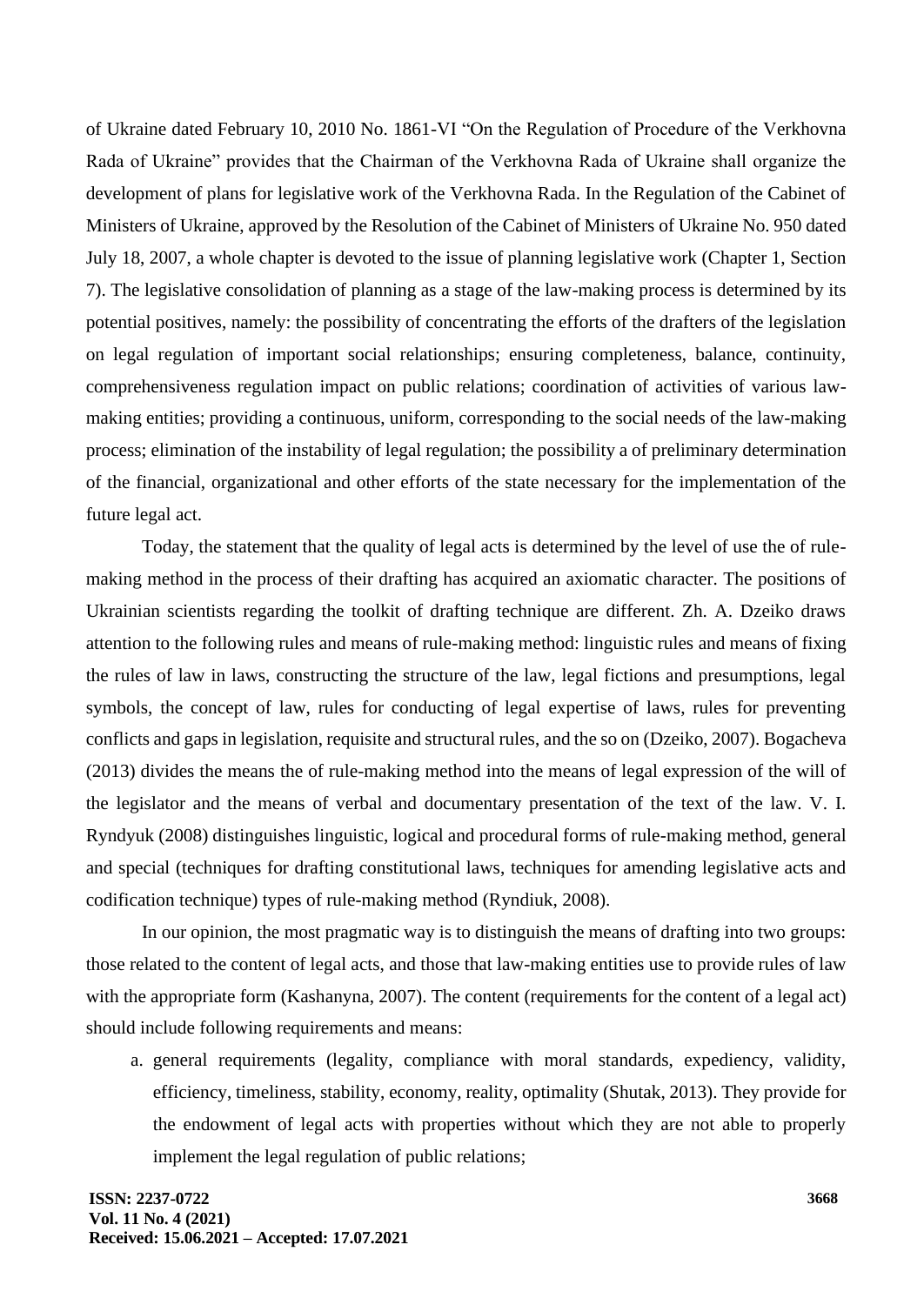- b. logical requirements that contribute to the unity, consistency, coherence, and continuity of regulatory requirements set out in legal acts;
- c. means of content formation: principles of law (as a means of rule-making method). They serve as a kind of basis for the law-making entities. For example, the principle of humanism encourages developers of legal acts to fix in rules of law inseparable natural human rights; legal structures ensure the stability and economy of law. They reflect strong connection between the elements of legal phenomena, and fix the determining position of certain institutions or even areas of law. For example, the legal structure of property rights determines the initial parameters of regulation of property relations by the rules of civil law; legal definitions are used by drafters for the purpose of interpreting terms, a certain understanding of which causes corresponding legal consequences; legal presumptions, legal fictions and legal axioms serve as additional tools for modeling rules of law.

The second group of requirements and means (regarding the form of a regulatory legal act) includes:

- a. legal terminology and rules for its use (language rules). The superiority of terminology as a means the of textual design of rules of law is determined by the fact that the effectiveness of their implementation in legal practice largely depends on the verbal materialization of regulatory prescriptions. For example, the optimal use of formally defined and evaluative terms in articles of legal acts, the use of a particular form of presentation, the formation of rules of prescriptions or logical rules contribute to the proper reflection of rules of law in legal acts;
- b. structure of legal act (parts, designations of components, appendices, references, etc.). It is a factor in the legal formulation of a normative legal act and facilitates the operation of legal regulations. For example, paragraph numbering is convenient when referring to articles of legal acts;
- c. requisites an integral part of legal documents. Their absence may be the reason for the recognition of the normative legal act as invalid.

What do we see from the above in the previous and considered draft Law on Legal Acts of, at least formally? A separate section "Rule-making method" contains rules on such components of rulemaking method as: the structure of legal act; the quality of the legal technique of the legal act; terminology, text, style, details, title, preamble, components, references to component parts of a regulatory legal act; final provisions of the legal act; transitional provisions of a legal act; application of a legal act; amendments to legal acts. As we can see, with the exception of the definition of terms, practically nothing is said about the means of drafting technique that determine the content basis of a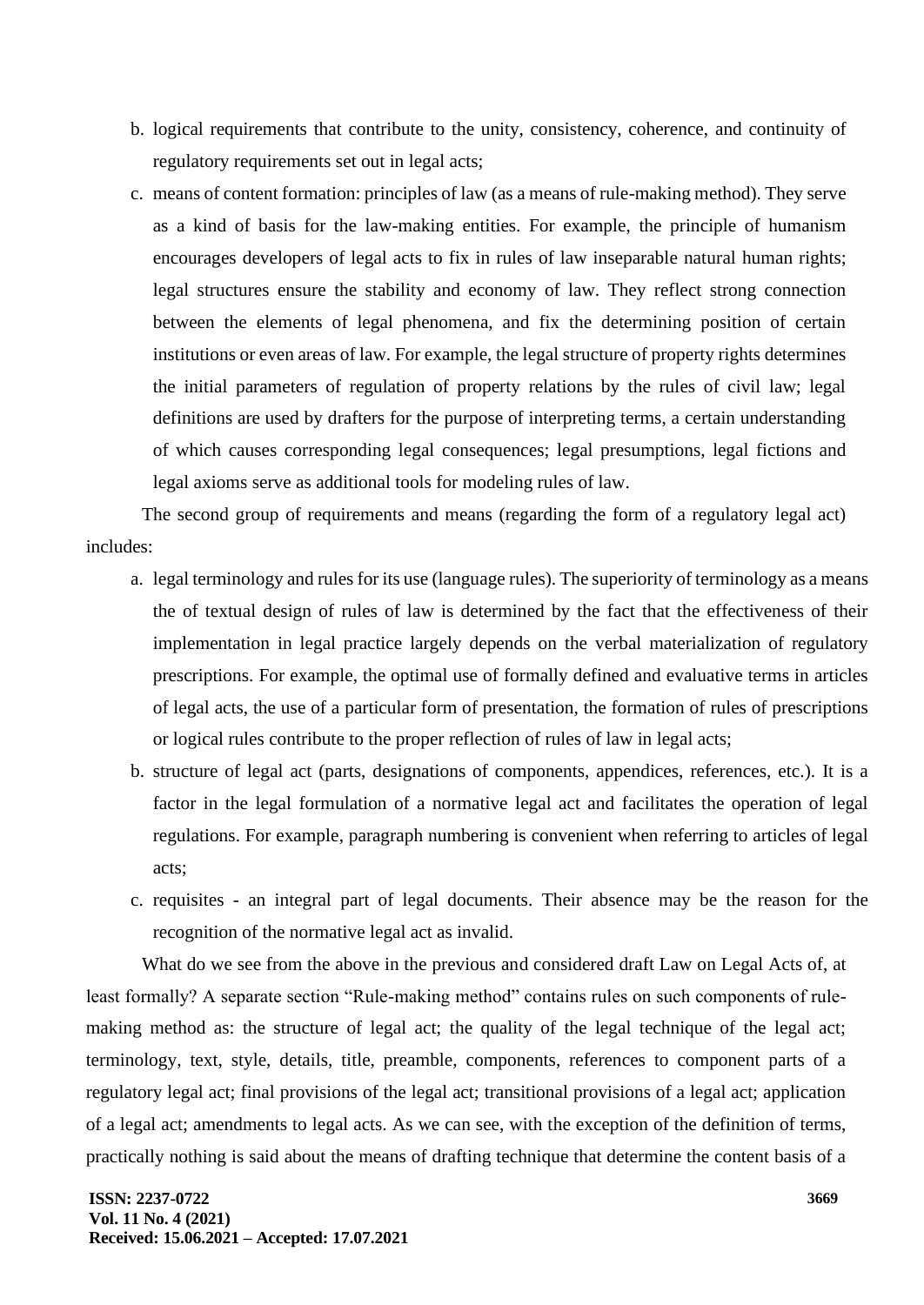legal act. That is the reason: there was no mention of them in various legal acts of a recommendatory nature; their list for practitioners seems to be theorized. In our opinion, this approach is unfounded. For the vast majority of people in the society, the content of a legal act is more important than its form. If, for example, the Tax code of Ukraine is updated in accordance with the needs of taxpayers, they will evaluate it as "excellent", even if there are gross philological errors in the text of the amended rules of law.

In this regard, it seems appropriate to point out some principles of law that provide both "meaningful" and "formalized" preparation of a legal act. We are speaking about permissive and, accordingly, generally permissive principles of law. The permissive principle is traditionally denoted by the formula "only that is permitted is allowed" (or "everything is prohibited except for the directly permitted"), and the generally permissible – "everything is allowed except for the expressly prohibited". The methodological potential of these general legal principles makes it possible to achieve the adoption of a high-quality legal act in the process of drafting. In particular, the methodological function of these principles consists in the ideological justification of the vector of legal regulation chosen by the law-making entity – to guarantee a regime of strict regulation (with the definition of responsibility) or maximum freedom in certain legal relations. Accordingly, the rights and obligations of the addressees of the legal act or the freedom of discretion are clearly defined (which entails the need to develop a mechanism for monitoring its implementation).

The methodological function of these principles is the systematic use of different means and rules – the so-called technical and legal complexes. For example, the technical and legal complex of a permissible nature presupposes the presence of a peculiar set of means and rules of a legal technique, namely, the presumption of the "constitutionality of legal acts", the axiom "a legal act is interpreted by the body that issued it", as well as other principles, which are subject to the appropriate ideology (in other words, sub-principles) – legality, publicity, inevitability of legal consequences. In turn, the technical and legal complex of a generally permissible nature provides for the presumption of the "legitimacy of non-prohibited", the axiom "all doubts in favour of the accused": as well as the "subprinciples" of conscientiousness, reasonableness, discretion the n, prohibition of interference in personal space.

The above principles of law play a generalizing role in the use of other normative means and rules, increase, in our opinion, the effectiveness of legal regulation, especially in the context of the need for a clear distinction between public and private legal relations.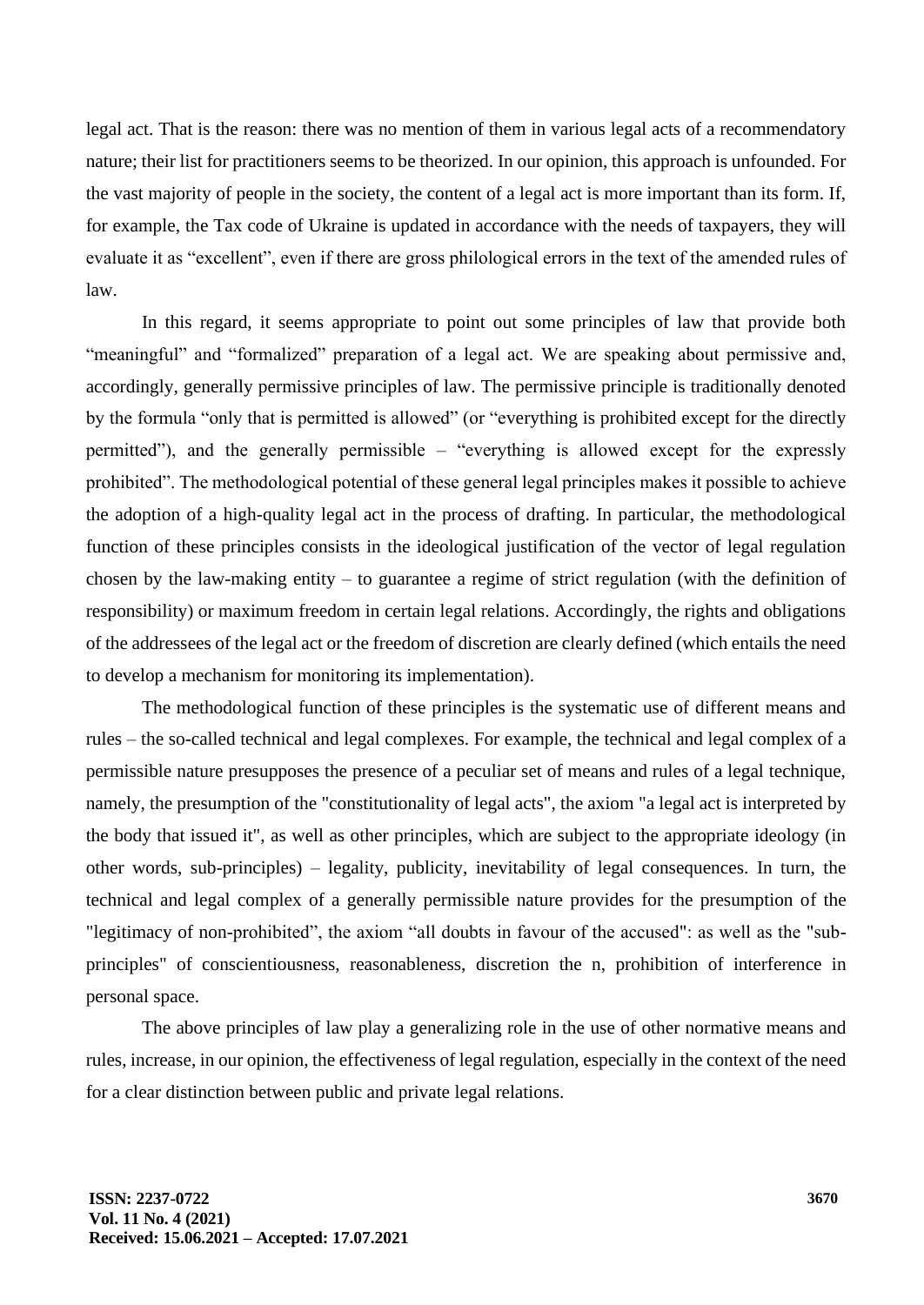Also, in the draft law under consideration, for the first time, it is proposed to normatively formalize the stages of preparing a draft legal act: a law-making initiative, organizing the preparation of a draft, developing a draft concept, preparing a draft and its approval.

The section "Official publication of a regulatory legal act" is of great practical importance. The entry into force of certain legal acts of Ukraine is connected with their promulgation, while there is no legal definition of the sources the of official publication, with the exception of official printed publications, in Ukraine today. This is especially relevant for local executive authorities and local governments. Many questions arise regarding the practice of recognizing the regulations of these public institutions as official sources for publishing of legal acts issued by them on their official websites. Today's realities require the legalization of electronic information carriers as sources the of official publication of certain categories of legal acts.

The article of the draft law "Entry into force of legal acts" contributes to the unification of the rules for the entry into force of legal acts of Ukraine, which are currently "dispersed" in national legislation. This rule establishes the procedure for entry into force of legal acts that form the system of normative legal acts of Ukraine.

The section of the draft law "Accounting and systematization of legal acts" is a step towards the normative recognition of methods of systematization of legislation developed at the level of legal theory. It also offers new areas of legal improvement – recodification and decodification.

A positive role in the practice of legal regulation should be played by the section of the draft law "Effect of a normative legal act", which primarily defines the direct and retroactive force (the surviving action is being discussed) of a legal act. It is proposed to formalize these general theoretical postulates by law, the application of which sometimes caused some controversy. This can be illustrated by the decisions of the Constitutional Court of Ukraine in cases related to the retroactive effect of legal acts.

In the draft law under consideration, as in the previous relevant draft laws, there is an important section devoted to the law enforcement, first of all, to the definition of ways to overcome such shortcomings of legal acts as gaps, conflicts, competition. Lawyers will have questions regarding the section "Control over law enforcement", since today, when it comes to determining the level of effectiveness of law enforcement, the term legal monitoring is commonly used. In our opinion, in the light of the importance of law enforcement for the effective performance of state functions, legal regulation of forms and types of assessment of law enforcement is necessary and relevant.

When developing the draft law, it was obviously impossible to avoid the issue of interpretation of legal acts of Ukraine. As a result, there is a separate section "Official interpretation and official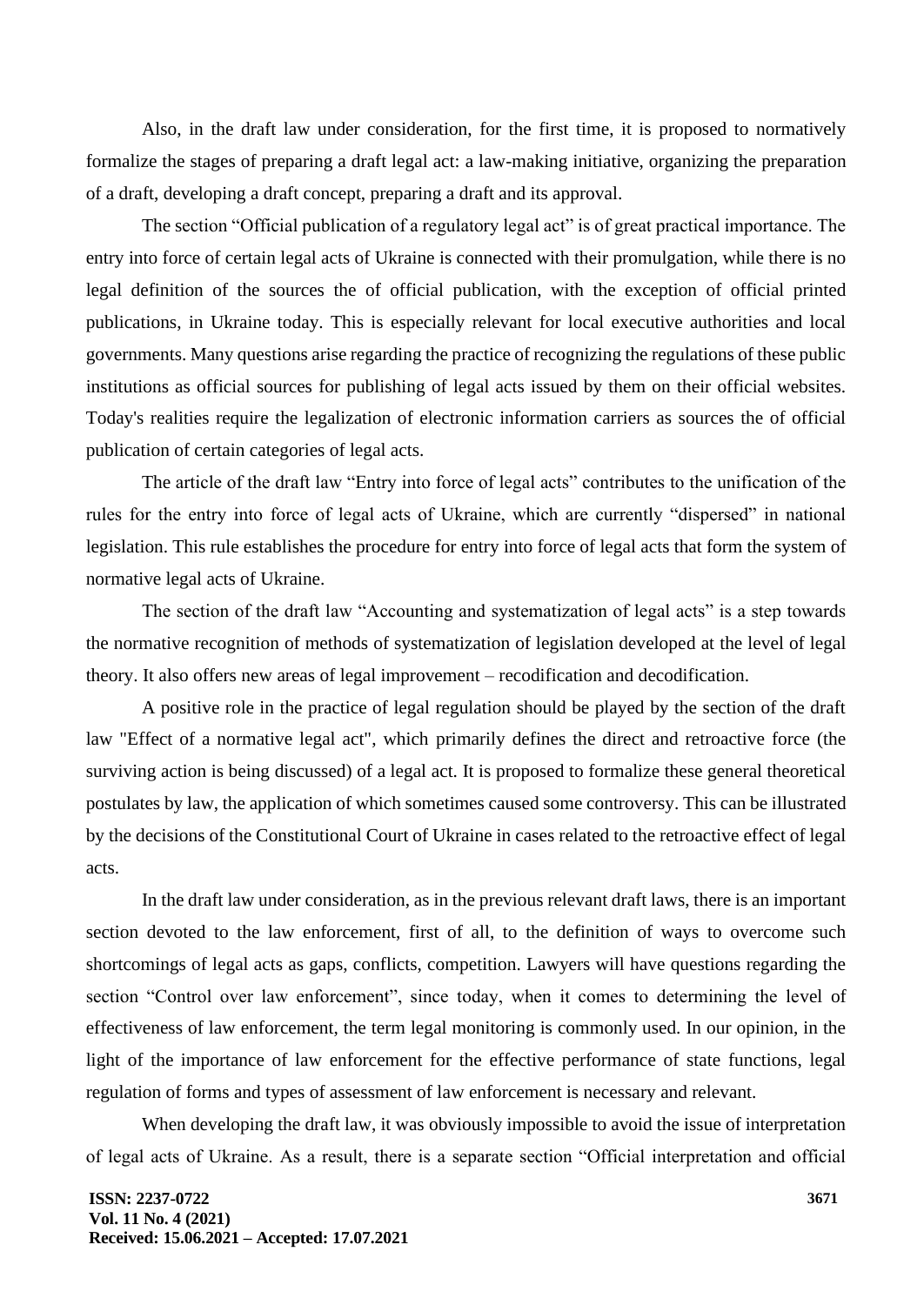explanation of a legal act", which sets out the principles, types, subjects, methods, and legal force of the official interpretation the of legal act.

Such rules of law in the draft law are determined by the requirements of the time, since the question of the methods and forms of interpretation, the "legal status" of interpretative legal acts is currently mainly based only on the legal doctrine and legal awareness of lawyers. The problem of authentic interpretation requires a normative definition. It is also necessary to distinguish between official interpretation and law-making activities.

The draft law has a new section "Information technologies in drafting and application", which is probably the result of informatization of all spheres of public life, compared to previous draft laws.

# **5. Conclusion**

Summing up, it can be stated that the quality of a legal act, as the main source of the law of the continental legal system, largely depends on the legal regulation of the rules for its creation. In more than ten states, such rules are enshrined in special laws on legal acts. The states of Western Europe have chosen a slightly different model: the formalization of the rules the of rule-making method in special manuals, directives, rules, etc. (both at the national level and at the EU level). The adoption of a special law on a legal act is not a priority task of European States in the legal sphere, although it is desirable for the formation of unified approaches to understanding legal techniques and establishing a list of means of drafting, for the normative definition and unification of the types, forms and rules-ex post evaluation. Legal regulation of law-making activities for its effectiveness in the post-socialist legal space needs legal formalization, especially in post-Soviet States, such, as for example, in Ukraine. Therefore, these States have adopted laws on legal acts. Today, the Law on Legal Acts is being created in Ukraine, which is methodologically important for the entire domestic legal framework. The authors of the draft law sought, taking into account the European legal experience, to normalize the defining doctrinal and practical approaches to understanding the legal act, to define the hierarchical system of legal acts of Ukraine, to describe the technique and technology of their creation, to highlight the most important points related to the systematization, application and interpretation of legal acts, and so on. At the same time, this law is being drafted on the basis of general theoretical pluralism. The group of authors consists of scientists and practitioners, each of whom has its own position, and, therefore, each rule is the result of discussions and compromise. It is difficult to achieve perfection under such conditions, but it is important to complete the long-term epic of creating a law on the main source of Ukrainian law – a legal act.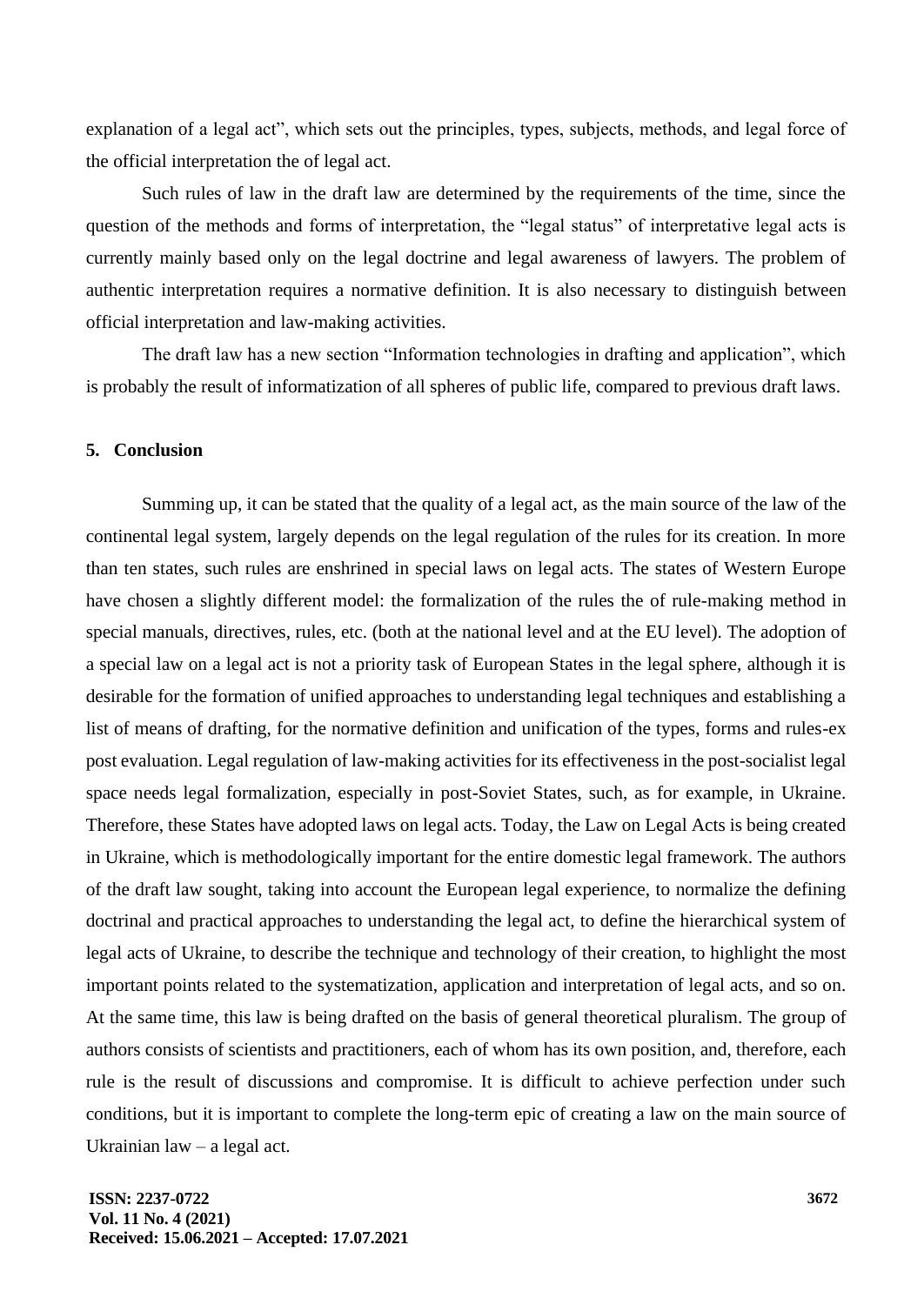# **References**

About laws and legislative activity. Draft Law Ukraine (№ 0894 14.05.2003), URL: http// w1.c1.rada.gov.ua/pls/zweb2/ (accessed: 20.06.2020).

About normative legal acts. Draft Law of Ukraine, introduced by the People's Deputy of Ukraine Yu. Miroshnychenkom (№ 7409 01.12.2010), http // search.ligazakon.ua/l\_doc2.nsf/ .../JF5PT00I.html.

Bohachova, O. V. (2013). E*ssays on legislation.* Kamianets-Podilskyi: Ruta, p. 173.

Bydlinski, F. (1988). Law, Method and Jurisprudence. Alfred Metzner Frankfurta. Munhen.

Bydlinski, F. (1991). Legal methodology and legal concept (ed 2nd). Vienna: Springer.

Doktorova, Zh. P. Requirements for the quality of standard design: a comparative analysis of the EU and Ukraine. (K.: Ministry of Justice of Ukraine, 2005). 9–11.

Dzeiko, Zh. O. (2007). Legislative technique in Ukraine: historical and theoretical research. Kyiv: Kyivskyiuniversytet, 209–279.

Engisch, K. (1983). Introduction to legal thinking, Stuttgart edition.Kashanyna, T.V. (2007). Legal technique. [textbook]. Moscow: Exmo, pp 169–177.

Kondyk, P.M. Technical and legal aspects of improving the rule-making activities of public authorities in the context of Ukraine's integration in to the legislation of the European Union (K.: Ministry of Justice of Ukraine, 2005) pp. 53–56.

Kopylenko, O.L., & Bohachova, O.V. (2011). Lawmaking and jurisprudence. [textbook], pp. 552–604.

Kramer, A. (2005). Legal methodology. Bern.

Larenz K. (1991). Methodology in law. Springer-Verlag Berlin Heidelberg.

Methodological recommendations on development of draft laws and observance of requirements of normative design technique. Grasping the ruling of the Ministry of Justice Ukrainovid 21.11.2000 r. № 41, URL: https://zakon.rada.gov.ua/laws/show/v0041323-00#Text (accessed: 20.06.2020).

Methodological recommendations on development of draft laws and observance of requirements of normative design technique, 12.01.2004 № 4.

URL: https://ips.ligazakon.net/document/FIN10331(accessed: 20.06.2020).

Methodological recommendations on preparation and execution of draft laws of Ukraine, normative legal acts of the President of Ukraine, the Cabinet of Ministers of Ukraine, the Ministry of Emergencies and observance of rules of normative design technique, 10.12.2007 № 851,

URL: http://search.ligazakon.ua/l\_doc2.nsf/link1/FIN34292.html (accessed: 20.06.2020).

Methodological recommendations on the procedure for preparation, submission for state registration, cancellation, accounting and storage of regulations of the customs authorities of Ukraine. 08.07.2003 № 441, http://search.ligazakon.ua/l\_doc2.nsf/link1/MK03650.html

Nersesiants, V.S. (1999). General theory of law and the state. Moscow: NORMA-YNFRA,pp. 402.

Pavlowski Hans-Martin. (1999). Methodology for Jurists: Theory of Norms and Laws: A Textbook, Edition DM 148.

Rabinovych, P.M. (2008). Fundamentals of the general theory of law and the state (ed  $10<sup>th</sup>$ ). Lviv: Krai, p 15.